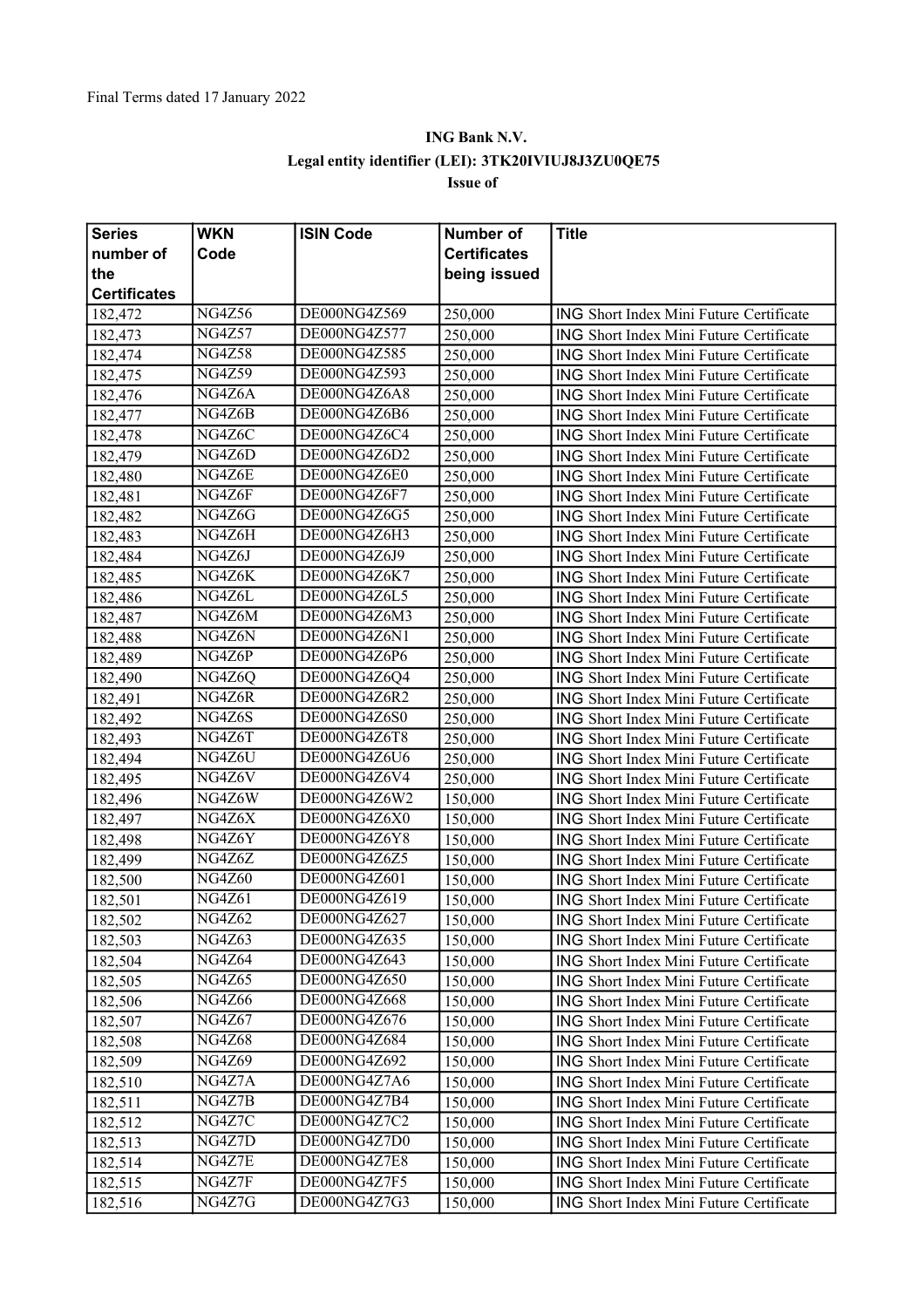| 182,517 | NG4Z7H | DE000NG4Z7H1 | 150,000 | <b>ING</b> Short Index Mini Future Certificate |
|---------|--------|--------------|---------|------------------------------------------------|
| 182,518 | NG4Z7J | DE000NG4Z7J7 | 150,000 | <b>ING</b> Short Index Mini Future Certificate |
| 182,519 | NG4Z7K | DE000NG4Z7K5 | 150,000 | <b>ING</b> Short Index Mini Future Certificate |
| 182,520 | NG4Z7L | DE000NG4Z7L3 | 150,000 | <b>ING</b> Short Index Mini Future Certificate |
| 182,521 | NG4Z7M | DE000NG4Z7M1 | 150,000 | <b>ING</b> Short Index Mini Future Certificate |
| 182,522 | NG4Z7N | DE000NG4Z7N9 | 150,000 | <b>ING</b> Short Index Mini Future Certificate |

# **under the**

#### **Certificates Programme**

Any person making or intending to make an offer of the Certificates may only do so:

- (i) in those Non-exempt Offer Jurisdictions mentioned in the Paragraph Distribution of Part B below, provided such person is a Dealer or Authorised Offeror (as such terms is defined in the Prospectus) and that such offer is made during the Offer Period specified in that paragraph and that any conditions relevant the use of the Prospectus are complied with; or
- (ii) otherwise in circumstances in which no obligation arises for the Issuer or any Dealer to publish a prospectus pursuant to Article 3 of Regulation (EU) 2017/1129 (the "**Prospectus Regulation**") or to supplement a prospectus pursuant to Article 23 of the Prospectus Regulation, in each case, in relation to such offer.

Neither the Issuer nor any Dealer has authorised, nor do they authorise, the making of any offer of Certificates in any other circumstances.

MiFID II product governance / Retail investors, professional investors and ECPs target market – Solely for the *purposes of the manufacturer's product approval process, the target market assessment in respect of the* Certificates has led to the conclusion that: (i) the target market for the Certificates is eligible counterparties, professional clients and retail clients, each as defined in Directive  $2014/65/EU$  (as amended, "MiFID II"); and (ii) all channels for distribution to eligible counterparties and professional clients are appropriate; and (iii) the *following channels for distribution of the Certificates to retail clients are appropriate - investment advice, portfolio management, non-advised sales and pure execution services - subject to the distributor's suitability and appropriateness obligations under MiFID II, as applicable. Any person subsequently offering, selling or recommending the Certificates (a "distributor") should take into consideration the manufacturer's target market assessment; however, a distributor subject to MiFID II is responsible for undertaking its own target market assessment in respect of the Certificates (by either adopting or refining the manufacturer's target market assessment) and determining appropriate distribution channels, subject to the distributor's suitability and appropriateness obligations under MiFID II, as applicable.*

*UK MIFIR product governance / Retail investors, professional investors and ECPstarget market – Solely for the purposes of the manufacturer's product approval process, the target market assessment in respect of the* Certifiates has led to the conclusion that: (i) the target market for the Certificates is retail clients, as defined in point (8) of Article 2 of Regulation (EU) No 2017/565 as it forms part of UK domestic law by virtue of the *European Union (Withdrawal) Act 2018 ("EUWA"), and eligible counterparties, as defined in the FCA* Handbook Conduct of Business Sourcebook ("COBS") and professional clients, as defined in Regulation (EU) No 600/2014 as it forms part of UK domestic law by virtue of the EUWA ("UK MiFIR"); EITHER and (ii) all *channels for distribution to eligible counterparties and professional clients are appropriate; and (iii) the following channels for distribution of the Certificates to retail clients are appropriate - investment advice, portfolio management, non-advised sales, and pure execution services, subject to the distributor's suitability and appropriateness obligations under COBS, as applicable. Any person subsequently offering, selling or recommending the Certifiates(a "distributor") should take into consideration the manufacturer's target market*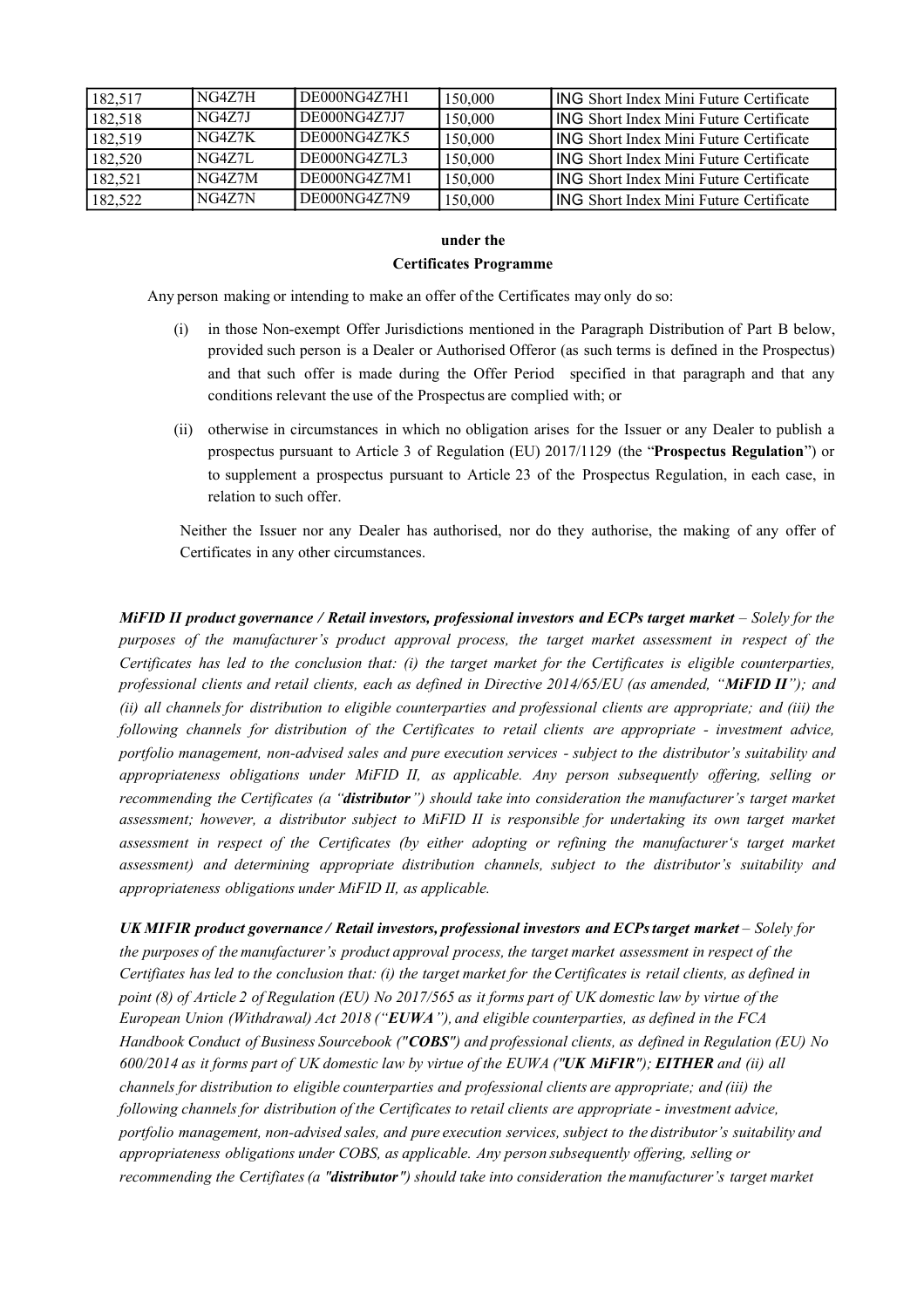*assessment; however, a distributor subject to the FCA Handbook Product Intervention and Product Governance Sourcebook (the "UK MiFIR Product Governance Rules") is responsible for undertaking its own target market assessment in respect of the Certificates (by either adopting or refining the manufacturer's target market assessment) and determining appropriate distribution channels, subject to the distributor's suitability and appropriateness obligations under COBS, as applicable.*

Dow Jones Industrial Average Index is provided by S&P Dow Jones Indices LLC. S&P Dow Jones Indices LLC appears in the register of administrators and benchmarks established and maintained by ESMA pursuant to Article 36 of the Benchmarks Regulation.

DAX® Index is provided by Stoxx ltd. Stoxx ltd appears in the register of administrators and benchmarks established and maintained by ESMA pursuant to Article 36 of the Benchmarks Regulation.

#### **PART A – CONTRACTUAL TERMS**

These Final Terms have been prepared for the purpose of Article 8 of Regulation (EU) 2017/1129, as amended, and must be read in conjunction with the base prospectus consisting of separate documents (i.e. (i) the securities note dated 16 April 2021 and its supplement(s) (if any) (the "**Securities Note**") and (ii) the registration document of ING Bank N.V. (the "**Issuer**") dated 26 March 2021, and its supplement(s) (if any)) (the "**Registration Document**" and together with the Securities Note, the "**Prospectus**")) pertaining to the Issuer's Certificates Programme. Terms used herein shall be deemed to be defined as such for the purposes of the conditions set forth in the General Certificate Conditions and the relevant Product Conditions contained in the Prospectus which constitutes a base prospectus for the purposes of Regulation (EU) 2017/1129, as amended or superseded (the "**Prospectus Regulation**"). Full information on the Issuer and the offer of the Certificates is only available on the basis of the Prospectus, any supplements thereto and these Final Terms. The Prospectus and any supplements thereto are available for viewing at the Issuer's website (www.ingmarkets.com) and copies may be obtained from ING Bank N.V at Foppingadreef 7, 1102 BD Amsterdam, the Netherlands (E-mail: info@sprinters.nl) and are available for viewing on the websites www.ingmarkets.de, www.ingsprinters.nl and www.ingturbos.fr.

Prospective investors should carefully consider the section "Risk Factors" in the Prospectus.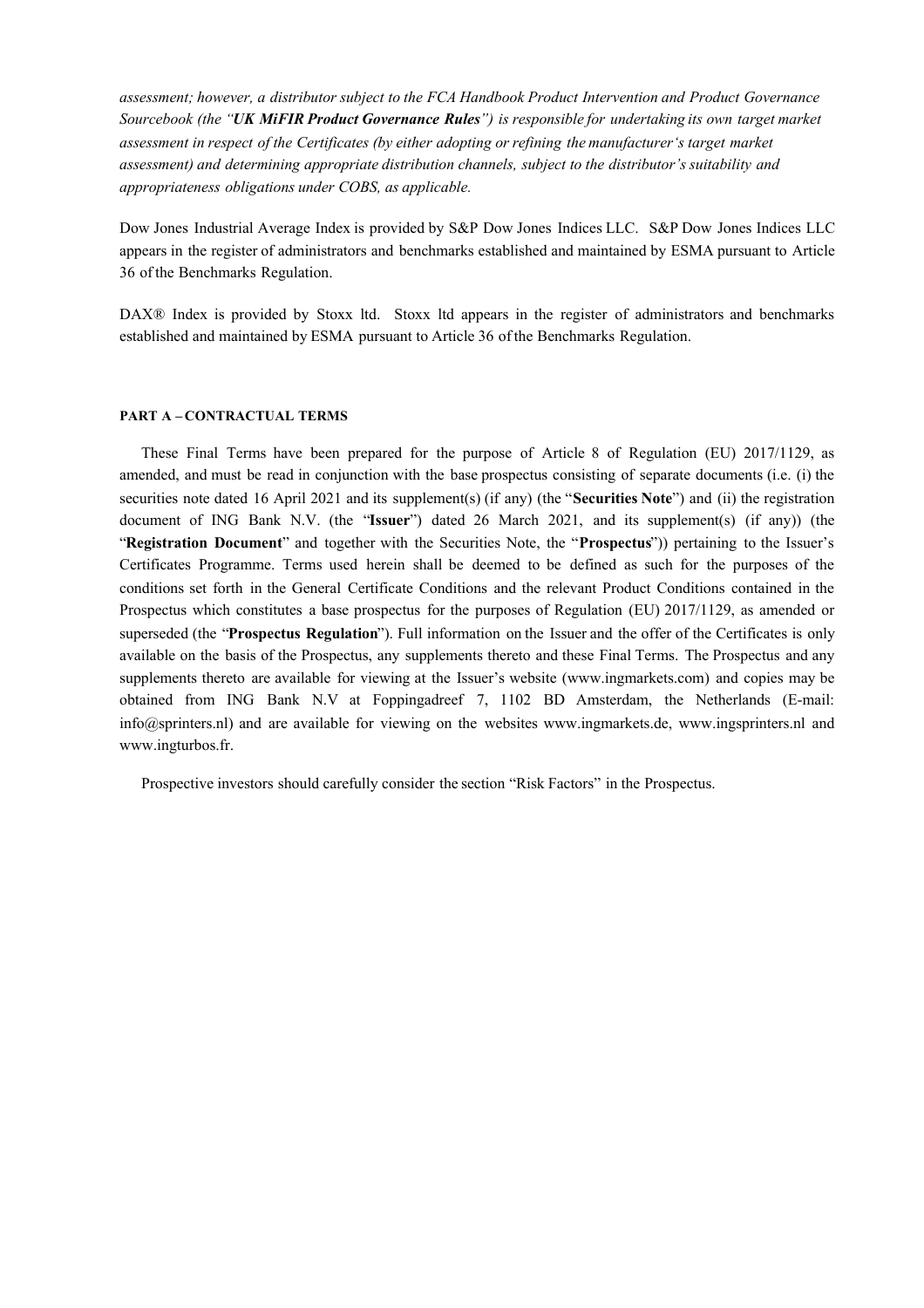### **GENERAL DESCRIPTION OF THE CERTIFICATES**

| 1                | Series number of the Certificates:<br>(a)                                                                                                                                                                                                                  | As specified in the table below                                                              |
|------------------|------------------------------------------------------------------------------------------------------------------------------------------------------------------------------------------------------------------------------------------------------------|----------------------------------------------------------------------------------------------|
|                  | Whether or not the Certificates are to be Not Applicable<br>(b)<br>consolidated and form a single series with the<br>Certificates of an existing series:                                                                                                   |                                                                                              |
| 2                | The type of Certificates which may be Index   Index Certificates<br>(a)<br>Certificates, Share Certificates, Currency<br>Certificates, Commodity Certificates, Fund<br>Certificates, Government Bond Certificates or<br><b>Index Futures Certificates:</b> |                                                                                              |
|                  | Certificates<br>Whether<br>such<br>(b)<br>are<br>Certificates, Limited<br>Certificates,<br>Open<br>Ended Certificates or Fixed Leverage.                                                                                                                   | Best   Open Ended Certificates<br>(Marketing name: Mini Future, Turbo Infini or<br>Sprinter) |
|                  | Whether<br>such<br>Certificates<br>(c)<br>are<br>Certificates or Short Certificates:                                                                                                                                                                       | Long Short Certificates                                                                      |
| $\mathfrak{Z}$   | Number of Certificates being issued:                                                                                                                                                                                                                       | As specified in the table below                                                              |
| $\overline{4}$   | Issue Price per Certificate:                                                                                                                                                                                                                               | As specified in the table below                                                              |
| 5                | Trade Date:                                                                                                                                                                                                                                                | 18 January 2022                                                                              |
| 6                | Issue Date:                                                                                                                                                                                                                                                | 20 January 2022                                                                              |
| $\boldsymbol{7}$ | "as-if-and-when-issued" trading:                                                                                                                                                                                                                           | Not Applicable                                                                               |
| $8\,$            | Current Financing Level on the Trade Date:                                                                                                                                                                                                                 | As specified in the table below                                                              |
| $\boldsymbol{9}$ | Current Spread on the Trade Date:                                                                                                                                                                                                                          | As specified in the table below                                                              |
| 10               | Maximum Spread:                                                                                                                                                                                                                                            | As specified in the table below                                                              |
| 11               | Current Stop Loss Premium Rate on the Trade Date:                                                                                                                                                                                                          | As specified in the table below                                                              |
| 12               | Maximum Premium:                                                                                                                                                                                                                                           | As specified in the table below                                                              |
| 13               | Minimum Premium:                                                                                                                                                                                                                                           | As specified in the table below                                                              |
| 14               | Stop Loss Price on the Trade Date:                                                                                                                                                                                                                         | As specified in the table below                                                              |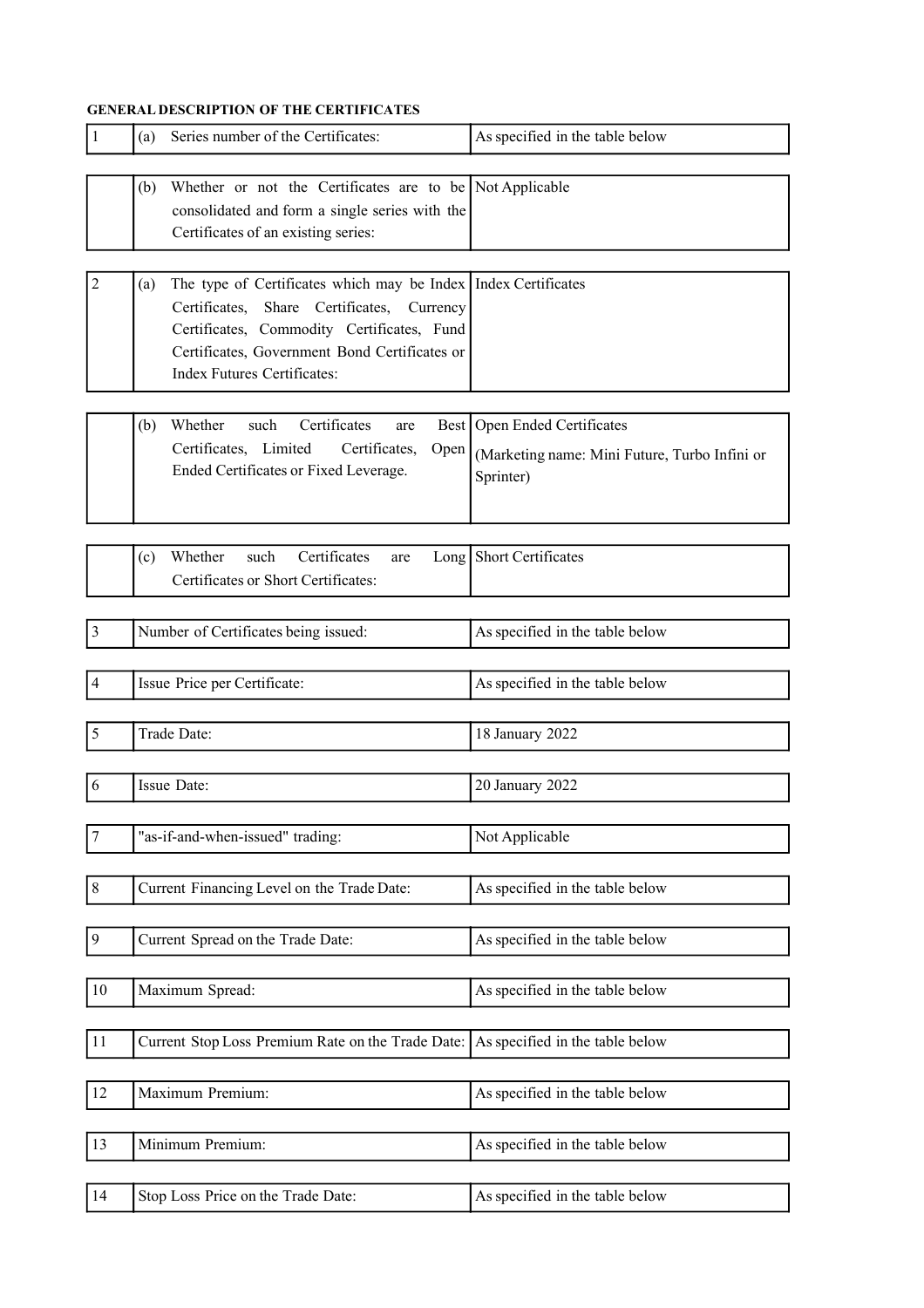| 15 | Stop Loss Price Rounding:                                                                 | As specified in the table below                                    |
|----|-------------------------------------------------------------------------------------------|--------------------------------------------------------------------|
| 16 | Entitlement:                                                                              | As specified in the table below                                    |
| 17 | Financing Level Currency:                                                                 | As specified in the table below                                    |
| 18 | Settlement Currency:                                                                      | <b>EUR</b>                                                         |
| 19 | <b>Exercise Time:</b>                                                                     | 12:00 AM Central European Time                                     |
| 20 | Cash Settlement Amount:                                                                   | As specified in the Index Certificate Conditions                   |
| 21 | Final Valuation Date:                                                                     | Not Applicable                                                     |
| 22 | Valuation Date(s):                                                                        | Annually, commencing on the date one year<br>after the Issue Date. |
| 23 | Applicable Business Day Centre(s) for the<br>purposes of the definition of "Business Day" | Amsterdam                                                          |

| <b>Series</b><br>Numb<br>er of<br>the<br>Certifi<br>cates | <b>ISIN Code</b> | Number<br>of<br>Certificate<br>s being<br>issued | Issue<br>price<br>per<br>Certifi<br>cate | Current   Curre<br>Financi<br>ng<br>Level<br>on the<br>Trade<br>Date | nt<br>Sprea<br>d on<br>the<br>Trade<br>Date | Maxi<br>mum<br>Sprea<br>d | Current  <br>Stop<br>Loss<br>Premiu<br>m<br>Rate<br>on the<br>Trade<br>Date | Maxi<br>mum<br>Premi<br>um | Minim<br>um<br>Premi<br>um | Stop<br>Loss<br>Price<br>on the<br>Trade<br>Date | Stop<br>Loss<br>Price<br>Roun<br>ding | Entit<br>lem<br>ent | Finan<br>cing<br>Level<br>Curre<br>ncy |
|-----------------------------------------------------------|------------------|--------------------------------------------------|------------------------------------------|----------------------------------------------------------------------|---------------------------------------------|---------------------------|-----------------------------------------------------------------------------|----------------------------|----------------------------|--------------------------------------------------|---------------------------------------|---------------------|----------------------------------------|
| 182,47<br>2                                               | DE000NG4<br>Z569 | 250,000                                          | 3.83                                     | 16320.0<br>254000<br>000                                             | $\overline{3.5}$                            | 5.0                       | 1.5                                                                         | 20.0                       | 0.0                        | 16070.0<br>000000<br>000                         | 10.0                                  | 0.01                | <b>EUR</b>                             |
| 182,47<br>3                                               | DE000NG4<br>Z577 | 250,000                                          | 4.03                                     | 16340.0<br>254000<br>000                                             | $\overline{3.5}$                            | 5.0                       | 1.5                                                                         | 20.0                       | 0.0                        | 16090.0<br>000000<br>000                         | 10.0                                  | 0.01                | <b>EUR</b>                             |
| 182,47<br>4                                               | DE000NG4<br>Z585 | 250,000                                          | 4.23                                     | 16360.0<br>254000<br>000                                             | 3.5                                         | 5.0                       | 1.5                                                                         | 20.0                       | 0.0                        | 16110.0<br>000000<br>000                         | 10.0                                  | 0.01                | <b>EUR</b>                             |
| 182,47<br>5                                               | DE000NG4<br>Z593 | 250.000                                          | 4.43                                     | 16380.0<br>254000<br>000                                             | 3.5                                         | 5.0                       | 1.5                                                                         | 20.0                       | 0.0                        | 16130.0<br>000000<br>000                         | 10.0                                  | 0.01                | <b>EUR</b>                             |
| 182,47<br>6                                               | DE000NG4<br>Z6A8 | 250,000                                          | 4.63                                     | 16400.0<br>254000<br>000                                             | 3.5                                         | 5.0                       | 1.5                                                                         | 20.0                       | 0.0                        | 16150.0<br>000000<br>000                         | 10.0                                  | 0.01                | <b>EUR</b>                             |
| 182,47<br>7                                               | DE000NG4<br>Z6B6 | 250,000                                          | 4.83                                     | 16420.0<br>254000<br>000                                             | 3.5                                         | 5.0                       | 1.5                                                                         | 20.0                       | 0.0                        | 16170.0<br>000000<br>000                         | 10.0                                  | 0.01                | <b>EUR</b>                             |
| 182,47<br>8                                               | DE000NG4<br>Z6C4 | 250,000                                          | 5.03                                     | 16440.0<br>254000<br>000                                             | 3.5                                         | 5.0                       | 1.5                                                                         | 20.0                       | 0.0                        | 16190.0<br>000000                                | 10.0                                  | 0.01                | <b>EUR</b>                             |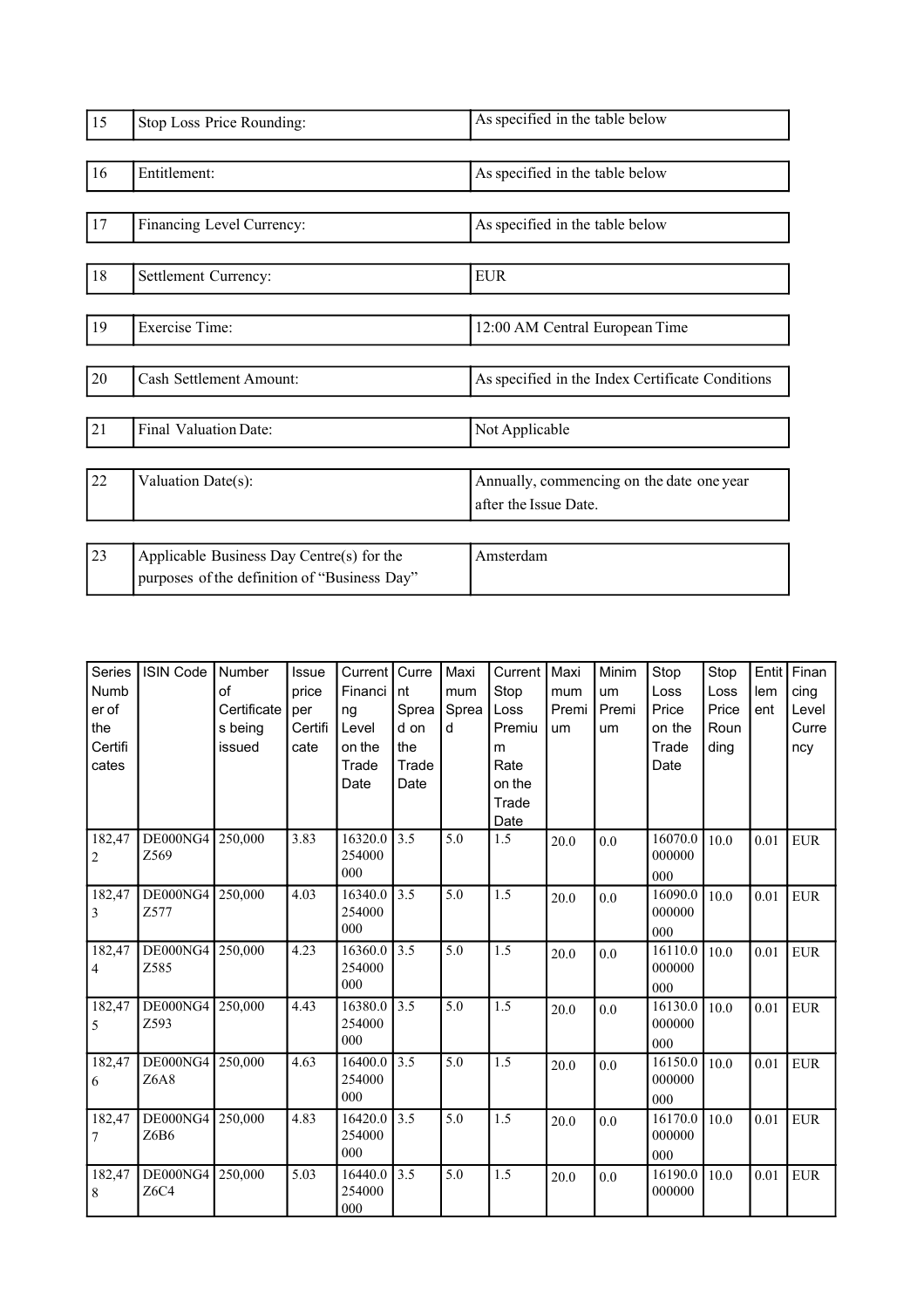|                           |                          |         |       |                          |      |     |     |      |         | 000                      |          |            |              |
|---------------------------|--------------------------|---------|-------|--------------------------|------|-----|-----|------|---------|--------------------------|----------|------------|--------------|
| 182,47<br>9               | DE000NG4<br>Z6D2         | 250,000 | 5.23  | 16460.0<br>254000<br>000 | 3.5  | 5.0 | 1.5 | 20.0 | 0.0     | 16210.0<br>000000<br>000 | 10.0     | 0.01       | <b>EUR</b>   |
| 182,48<br>$\mathbf{0}$    | DE000NG4<br>Z6E0         | 250,000 | 5.43  | 16480.0<br>254000<br>000 | 3.5  | 5.0 | 1.5 | 20.0 | 0.0     | 16230.0<br>000000<br>000 | 10.0     | 0.01       | <b>EUR</b>   |
| 182,48<br>1               | DE000NG4<br>Z6F7         | 250,000 | 5.63  | 16500.0<br>254000<br>000 | 3.5  | 5.0 | 1.5 | 20.0 | 0.0     | 16250.0<br>000000<br>000 | 10.0     | 0.01       | <b>EUR</b>   |
| 182,48<br>2               | DE000NG4<br>Z6G5         | 250,000 | 24.61 | 18398.5<br>937000<br>000 | 3.5  | 5.0 | 1.5 | 20.0 | 0.0     | 18120.0<br>000000<br>000 | 10.0     | 0.01       | <b>EUR</b>   |
| 182,48<br>3               | DE000NG4<br>Z6H3         | 250,000 | 24.81 | 18418.5<br>937000<br>000 | 3.5  | 5.0 | 1.5 | 20.0 | 0.0     | 18140.0<br>000000<br>000 | 10.0     | 0.01       | <b>EUR</b>   |
| 182,48<br>4               | DE000NG4<br>Z6J9         | 250,000 | 25.01 | 18438.5<br>937000<br>000 | 3.5  | 5.0 | 1.5 | 20.0 | 0.0     | 18160.0<br>000000<br>000 | 10.0     | 0.01       | <b>EUR</b>   |
| 182,48<br>5               | DE000NG4<br>Z6K7         | 250,000 | 25.21 | 18458.5<br>937000<br>000 | 3.5  | 5.0 | 1.5 | 20.0 | 0.0     | 18180.0<br>000000<br>000 | 10.0     | 0.01       | <b>EUR</b>   |
| 182,48<br>6               | DE000NG4<br>Z6L5         | 250,000 | 25.41 | 18478.5<br>937000<br>000 | 3.5  | 5.0 | 1.5 | 20.0 | 0.0     | 18200.0<br>000000<br>000 | 10.0     | 0.01       | <b>EUR</b>   |
| 182,48<br>7               | DE000NG4<br>Z6M3         | 250,000 | 25.61 | 18498.5<br>937000<br>000 | 3.5  | 5.0 | 1.5 | 20.0 | 0.0     | 18220.0<br>000000<br>000 | 10.0     | 0.01       | <b>EUR</b>   |
| 182,48<br>8               | DE000NG4<br>Z6N1         | 250,000 | 25.81 | 18518.5<br>937000<br>000 | 3.5  | 5.0 | 1.5 | 20.0 | 0.0     | 18240.0<br>000000<br>000 | 10.0     | 0.01       | <b>EUR</b>   |
| 182,48<br>9               | DE000NG4<br>Z6P6         | 250,000 | 26.01 | 18538.5<br>937000<br>000 | 3.5  | 5.0 | 1.5 | 20.0 | 0.0     | 18260.0<br>000000<br>000 | 10.0     | 0.01       | <b>EUR</b>   |
| 182,49<br>$\overline{0}$  | DE000NG4<br>Z6Q4         | 250,000 | 26.21 | 18558.5<br>937000<br>000 | 3.5  | 5.0 | 1.5 | 20.0 | 0.0     | 18280.0<br>000000<br>000 | 10.0     | 0.01       | <b>EUR</b>   |
| 182,49<br>$\mathbf{1}$    | DE000NG4 250,000<br>Z6R2 |         | 26.41 | 18578.5<br>937000<br>000 | 13.5 | 5.0 | 1.5 | 20.0 | 0.0     | 18290.0<br>000000<br>000 | 10.0     | $0.01$ EUR |              |
| 182,49<br>2               | DE000NG4<br>Z6S0         | 250,000 | 26.61 | 18598.5<br>937000<br>000 | 3.5  | 5.0 | 1.5 | 20.0 | 0.0     | 18310.0<br>000000<br>000 | 10.0     | 0.01       | ${\rm EUR}$  |
| 182,49<br>$\vert 3 \vert$ | DE000NG4<br>Z6T8         | 250,000 | 26.81 | 18618.5<br>937000<br>000 | 3.5  | 5.0 | 1.5 | 20.0 | 0.0     | 18330.0<br>000000<br>000 | 10.0     | 0.01       | ${\rm EUR}$  |
| 182,49<br>4               | DE000NG4<br>Z6U6         | 250,000 | 27.01 | 18638.5<br>937000<br>000 | 3.5  | 5.0 | 1.5 | 20.0 | 0.0     | 18350.0<br>000000<br>000 | 10.0     | 0.01       | ${\rm EUR}$  |
| 182,49<br>5               | DE000NG4<br>Z6V4         | 250,000 | 27.21 | 18658.5<br>937000<br>000 | 3.5  | 5.0 | 1.5 | 20.0 | 0.0     | 18370.0<br>000000<br>000 | $10.0\,$ | 0.01       | ${\rm EUR}$  |
| 182,49<br>  6             | DE000NG4<br>Z6W2         | 150,000 | 8.61  | 36893.5<br>738000<br>000 | 3.5  | 5.0 | 2.0 | 20.0 | 0.0     | 36150.0<br>000000<br>000 | 10.0     | 0.01       | <b>USD</b>   |
| 182,49<br>7               | DE000NG4<br>Z6X0         | 150,000 | 9.48  | 36993.5<br>738000<br>000 | 3.5  | 5.0 | 2.0 | 20.0 | 0.0     | 36250.0<br>000000<br>000 | 10.0     | 0.01       | <b>USD</b>   |
| 182,49<br>8               | DE000NG4<br>Z6Y8         | 150,000 | 10.36 | 37093.5<br>738000        | 3.5  | 5.0 | 2.0 | 20.0 | $0.0\,$ | 36350.0<br>000000        | 10.0     | $0.01\,$   | $_{\rm USD}$ |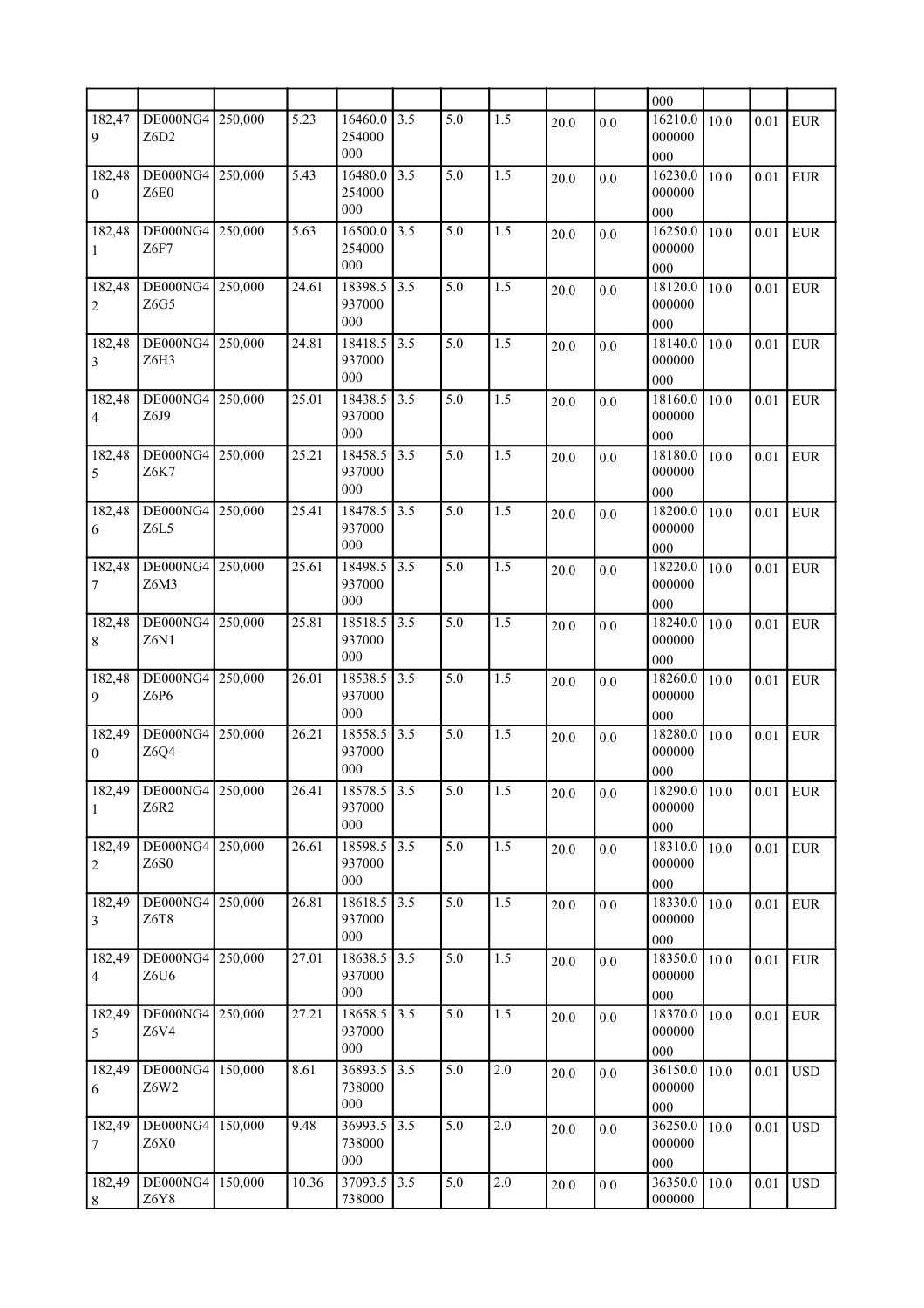|                            |                  |         |       | 000               |       |     |         |      |     | 000               |      |          |            |
|----------------------------|------------------|---------|-------|-------------------|-------|-----|---------|------|-----|-------------------|------|----------|------------|
| 182,49                     | DE000NG4         | 150,000 | 11.24 | 37193.5           | 3.5   | 5.0 | 2.0     | 20.0 | 0.0 | 36440.0           | 10.0 | 0.01     | <b>USD</b> |
| 9                          | Z6Z5             |         |       | 738000            |       |     |         |      |     | 000000            |      |          |            |
|                            |                  |         |       | 000               |       |     |         |      |     | 000               |      |          |            |
| 182,50                     | DE000NG4<br>Z601 | 150,000 | 12.11 | 37293.5<br>738000 | 3.5   | 5.0 | 2.0     | 20.0 | 0.0 | 36540.0<br>000000 | 10.0 | 0.01     | <b>USD</b> |
| $\boldsymbol{0}$           |                  |         |       | 000               |       |     |         |      |     | 000               |      |          |            |
| 182,50                     | DE000NG4         | 150,000 | 12.99 | 37393.5           | 3.5   | 5.0 | 2.0     | 20.0 | 0.0 | 36640.0           | 10.0 | 0.01     | <b>USD</b> |
| 1                          | Z619             |         |       | 738000            |       |     |         |      |     | 000000            |      |          |            |
|                            |                  |         |       | 000               |       |     |         |      |     | 000               |      |          |            |
| 182,50                     | DE000NG4         | 150,000 | 13.87 | 37493.5           | 3.5   | 5.0 | 2.0     | 20.0 | 0.0 | 36740.0           | 10.0 | 0.01     | <b>USD</b> |
| 2                          | Z627             |         |       | 738000<br>000     |       |     |         |      |     | 000000            |      |          |            |
| 182,50                     | DE000NG4         | 150,000 | 14.74 | 37593.5           | 3.5   | 5.0 | 2.0     |      |     | 000<br>36840.0    |      |          |            |
| 3                          | Z635             |         |       | 738000            |       |     |         | 20.0 | 0.0 | 000000            | 10.0 | 0.01     | <b>USD</b> |
|                            |                  |         |       | 000               |       |     |         |      |     | 000               |      |          |            |
| 182,50                     | DE000NG4         | 150,000 | 15.62 | 37693.5           | 3.5   | 5.0 | 2.0     | 20.0 | 0.0 | 36930.0           | 10.0 | 0.01     | <b>USD</b> |
| 4                          | Z643             |         |       | 738000            |       |     |         |      |     | 000000            |      |          |            |
|                            |                  |         |       | 000               |       |     |         |      |     | 000               |      |          |            |
| 182,50                     | DE000NG4<br>Z650 | 150,000 | 16.5  | 37793.5<br>738000 | 3.5   | 5.0 | 2.0     | 20.0 | 0.0 | 37030.0<br>000000 | 10.0 | 0.01     | <b>USD</b> |
| 5                          |                  |         |       | 000               |       |     |         |      |     | 000               |      |          |            |
| 182,50                     | DE000NG4         | 150,000 | 17.37 | 37893.5           | 3.5   | 5.0 | 2.0     | 20.0 | 0.0 | 37130.0           | 10.0 | 0.01     | <b>USD</b> |
| 6                          | Z668             |         |       | 738000            |       |     |         |      |     | 000000            |      |          |            |
|                            |                  |         |       | 000               |       |     |         |      |     | 000               |      |          |            |
| 182,50                     | DE000NG4         | 150,000 | 18.25 | 37993.5           | 3.5   | 5.0 | 2.0     | 20.0 | 0.0 | 37230.0           | 10.0 | 0.01     | <b>USD</b> |
| 7                          | Z <sub>676</sub> |         |       | 738000<br>000     |       |     |         |      |     | 000000            |      |          |            |
| 182,50                     | DE000NG4         | 150,000 | 19.13 | 38093.5           | 3.5   | 5.0 | 2.0     |      |     | 000<br>37330.0    | 10.0 |          | <b>USD</b> |
| 8                          | Z684             |         |       | 738000            |       |     |         | 20.0 | 0.0 | 000000            |      | 0.01     |            |
|                            |                  |         |       | 000               |       |     |         |      |     | 000               |      |          |            |
| 182,50                     | DE000NG4         | 150,000 | 20.0  | 38193.5           | 3.5   | 5.0 | 2.0     | 20.0 | 0.0 | 37420.0           | 10.0 | 0.01     | <b>USD</b> |
| 9                          | Z692             |         |       | 738000            |       |     |         |      |     | 000000            |      |          |            |
|                            |                  |         |       | 000               |       |     |         |      |     | 000               |      |          |            |
| 182,51<br>$\boldsymbol{0}$ | DE000NG4<br>Z7A6 | 150,000 | 20.88 | 38293.5<br>738000 | 3.5   | 5.0 | 2.0     | 20.0 | 0.0 | 37520.0<br>000000 | 10.0 | 0.01     | <b>USD</b> |
|                            |                  |         |       | 000               |       |     |         |      |     | 000               |      |          |            |
| 182,51                     | DE000NG4 150,000 |         | 21.76 | 38393.5 3.5       |       | 5.0 | 2.0     | 20.0 | 0.0 | 37620.0           | 10.0 | 0.01     | <b>USD</b> |
| $\mathbf{1}$               | Z7B4             |         |       | 738000            |       |     |         |      |     | 000000            |      |          |            |
|                            |                  |         |       | 000               |       |     |         |      |     | 000               |      |          |            |
| 182,51                     | DE000NG4<br>Z7C2 | 150,000 | 22.63 | 38493.5<br>738000 | 3.5   | 5.0 | 2.0     | 20.0 | 0.0 | 37720.0<br>000000 | 10.0 | 0.01     | <b>USD</b> |
| $\overline{2}$             |                  |         |       | 000               |       |     |         |      |     | 000               |      |          |            |
| 182,51                     | DE000NG4         | 150,000 | 23.51 | 38593.5           | $3.5$ | 5.0 | 2.0     | 20.0 | 0.0 | 37820.0           | 10.0 | 0.01     | <b>USD</b> |
| $\vert 3 \vert$            | Z7D0             |         |       | 738000            |       |     |         |      |     | 000000            |      |          |            |
|                            |                  |         |       | 000               |       |     |         |      |     | $000\,$           |      |          |            |
| 182,51                     | DE000NG4         | 150,000 | 24.38 | 38693.5           | 3.5   | 5.0 | 2.0     | 20.0 | 0.0 | 37910.0           | 10.0 | 0.01     | <b>USD</b> |
| 4                          | Z7E8             |         |       | 738000<br>000     |       |     |         |      |     | 000000            |      |          |            |
| 182,51                     | DE000NG4         | 150,000 | 25.26 | 38793.5           | 3.5   | 5.0 | 2.0     | 20.0 | 0.0 | 000<br>38010.0    | 10.0 | 0.01     | <b>USD</b> |
| $\mathfrak{S}$             | Z7F5             |         |       | 738000            |       |     |         |      |     | 000000            |      |          |            |
|                            |                  |         |       | 000               |       |     |         |      |     | 000               |      |          |            |
| 182,51                     | DE000NG4         | 150,000 | 26.14 | 38893.5           | 3.5   | 5.0 | 2.0     | 20.0 | 0.0 | 38110.0           | 10.0 | 0.01     | <b>USD</b> |
| 6                          | Z7G3             |         |       | 738000            |       |     |         |      |     | 000000            |      |          |            |
| 182,51                     |                  |         | 27.01 | 000               |       | 5.0 | 2.0     |      |     | 000<br>38210.0    |      |          |            |
| 7                          | DE000NG4<br>Z7H1 | 150,000 |       | 38993.5<br>738000 | $3.5$ |     |         | 20.0 | 0.0 | 000000            | 10.0 | $0.01\,$ | <b>USD</b> |
|                            |                  |         |       | 000               |       |     |         |      |     | 000               |      |          |            |
| 182,51                     | DE000NG4         | 150,000 | 27.89 | 39093.5           | $3.5$ | 5.0 | $2.0\,$ | 20.0 | 0.0 | 38310.0           | 10.0 | $0.01\,$ | <b>USD</b> |
| 8                          | Z7J7             |         |       | 738000            |       |     |         |      |     | 000000            |      |          |            |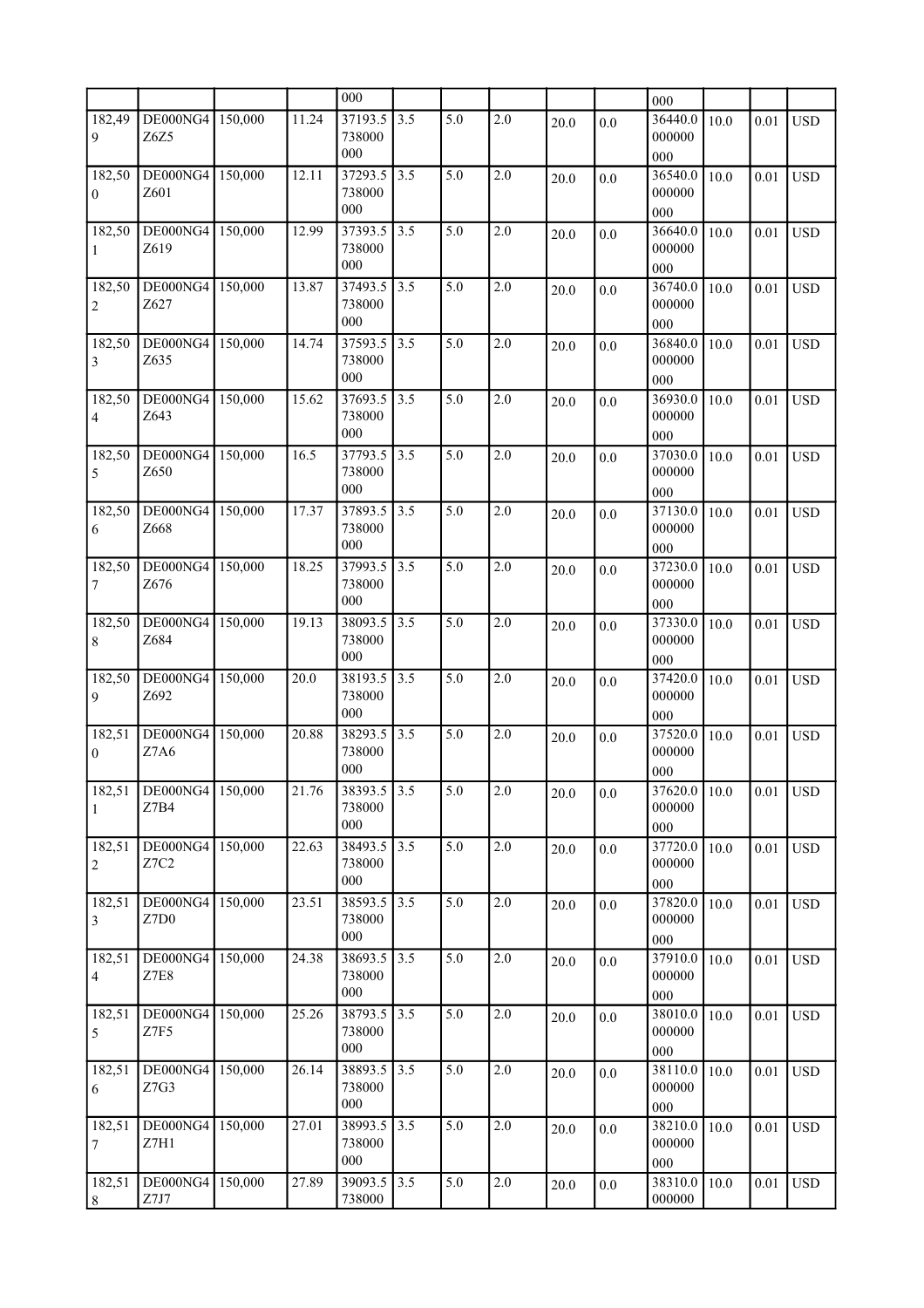|                    |                  |         |       | 000                                      |      |     |     |      |     | 000                      |      |      |            |
|--------------------|------------------|---------|-------|------------------------------------------|------|-----|-----|------|-----|--------------------------|------|------|------------|
| 182,51<br>9        | DE000NG4<br>Z7K5 | 150.000 | 28.77 | $39193.5$ 3.5<br>738000<br>$000^{\circ}$ |      | 5.0 | 2.0 | 20.0 | 0.0 | 38400.0<br>000000<br>000 | 10.0 | 0.01 | <b>USD</b> |
| 182,52<br>$\Omega$ | DE000NG4<br>Z7L3 | 150,000 | 29.64 | 39293.5 3.5<br>738000<br>000             |      | 5.0 | 2.0 | 20.0 | 0.0 | 38500.0<br>000000<br>000 | 10.0 | 0.01 | <b>USD</b> |
| 182,52             | DE000NG4<br>Z7M1 | 150.000 | 30.52 | 39393.5 3.5<br>738000<br>000             |      | 5.0 | 2.0 | 20.0 | 0.0 | 38600.0<br>000000<br>000 | 10.0 | 0.01 | <b>USD</b> |
| 182,52             | DE000NG4<br>Z7N9 | 150.000 | 31.4  | 39493.5<br>738000<br>000                 | 13.5 | 5.0 | 2.0 | 20.0 | 0.0 | 38700.0<br>000000<br>000 | 10.0 | 0.01 | <b>USD</b> |

## **ADDITIONAL SPECIFIC PRODUCT RELATED PROVISIONS:**

| 24                                                    | <b>Index Certificate Provisions</b> |                                                    | Applicable |                                                               |                                                               |  |  |
|-------------------------------------------------------|-------------------------------------|----------------------------------------------------|------------|---------------------------------------------------------------|---------------------------------------------------------------|--|--|
|                                                       |                                     |                                                    |            |                                                               |                                                               |  |  |
| <b>Series</b><br>Number of<br>the<br>Certificate<br>S | <b>ISIN Code</b>                    | (i) Details of the Index                           |            | (ii) Exchange                                                 | (iii) Notional<br><b>Dividend Period</b>                      |  |  |
| 182,472                                               | DE000NG4Z569                        | DAX® Index (Bloomberg code: DAX<br>$<$ Index $>$ ) |            | As specified in the<br><b>Index Certificate</b><br>Conditions | As specified in the<br>Index Certificate<br>Conditions        |  |  |
| 182,473                                               | DE000NG4Z577                        | DAX® Index (Bloomberg code: DAX<br>$<$ Index $>$ ) |            | As specified in the<br>Index Certificate<br>Conditions        | As specified in the<br>Index Certificate<br>Conditions        |  |  |
| 182,474                                               | DE000NG4Z585                        | DAX® Index (Bloomberg code: DAX<br>$<$ Index $>$ ) |            | As specified in the<br><b>Index Certificate</b><br>Conditions | As specified in the<br>Index Certificate<br>Conditions        |  |  |
| 182,475                                               | DE000NG4Z593                        | DAX® Index (Bloomberg code: DAX<br>$<$ Index $>$ ) |            | As specified in the<br>Index Certificate<br>Conditions        | As specified in the<br>Index Certificate<br>Conditions        |  |  |
| 182,476                                               | DE000NG4Z6A8                        | DAX® Index (Bloomberg code: DAX<br>$<$ Index $>$ ) |            | As specified in the<br><b>Index Certificate</b><br>Conditions | As specified in the<br><b>Index Certificate</b><br>Conditions |  |  |
| 182,477                                               | DE000NG4Z6B6                        | DAX® Index (Bloomberg code: DAX<br>$<$ Index $>$ ) |            | As specified in the<br>Index Certificate<br>Conditions        | As specified in the<br>Index Certificate<br>Conditions        |  |  |
| 182,478                                               | DE000NG4Z6C4                        | DAX® Index (Bloomberg code: DAX<br>$<$ Index $>$ ) |            | As specified in the<br><b>Index Certificate</b><br>Conditions | As specified in the<br><b>Index Certificate</b><br>Conditions |  |  |
| 182,479                                               | DE000NG4Z6D2                        | DAX® Index (Bloomberg code: DAX<br>$<$ Index $>$ ) |            | As specified in the<br><b>Index Certificate</b><br>Conditions | As specified in the<br>Index Certificate<br>Conditions        |  |  |
| 182,480                                               | DE000NG4Z6E0                        | DAX® Index (Bloomberg code: DAX<br>$<$ Index $>$ ) |            | As specified in the<br>Index Certificate<br>Conditions        | As specified in the<br>Index Certificate<br>Conditions        |  |  |
| 182,481                                               | DE000NG4Z6F7                        | DAX® Index (Bloomberg code: DAX<br>$<$ Index $>$ ) |            | As specified in the<br><b>Index Certificate</b><br>Conditions | As specified in the<br><b>Index Certificate</b><br>Conditions |  |  |
| 182,482                                               | DE000NG4Z6G5                        | DAX® Index (Bloomberg code: DAX<br>$<$ Index $>$ ) |            | As specified in the<br><b>Index Certificate</b><br>Conditions | As specified in the<br>Index Certificate<br>Conditions        |  |  |
| 182,483                                               | DE000NG4Z6H3                        | DAX® Index (Bloomberg code: DAX                    |            | As specified in the<br><b>Index Certificate</b>               | As specified in the<br>Index Certificate                      |  |  |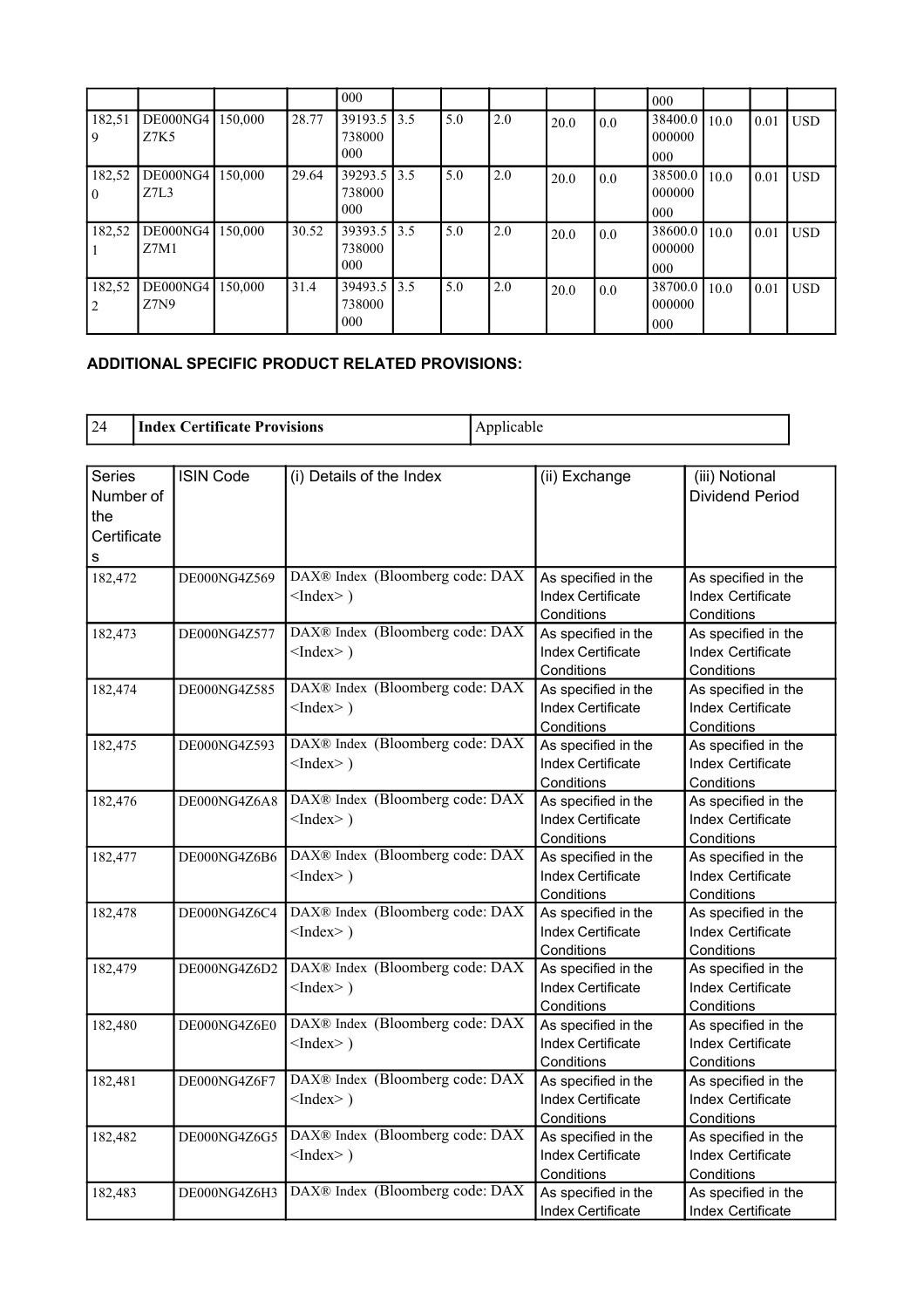|         |              | $<$ Index $>$ )                        | Conditions                               | Conditions                               |
|---------|--------------|----------------------------------------|------------------------------------------|------------------------------------------|
| 182,484 | DE000NG4Z6J9 | DAX® Index (Bloomberg code: DAX        | As specified in the                      | As specified in the                      |
|         |              | $<$ Index $>$ )                        | Index Certificate                        | Index Certificate                        |
|         |              |                                        | Conditions                               | Conditions                               |
| 182,485 | DE000NG4Z6K7 | DAX® Index (Bloomberg code: DAX        | As specified in the                      | As specified in the                      |
|         |              | $<$ Index $>$ )                        | Index Certificate                        | Index Certificate                        |
|         |              |                                        | Conditions                               | Conditions                               |
| 182,486 | DE000NG4Z6L5 | DAX® Index (Bloomberg code: DAX        | As specified in the                      | As specified in the                      |
|         |              | $<$ Index $>$ )                        | Index Certificate                        | Index Certificate                        |
|         |              |                                        | Conditions                               | Conditions                               |
| 182,487 | DE000NG4Z6M3 | DAX® Index (Bloomberg code: DAX        | As specified in the                      | As specified in the                      |
|         |              | $<$ Index $>$ )                        | Index Certificate                        | Index Certificate                        |
|         |              |                                        | Conditions                               | Conditions                               |
| 182,488 | DE000NG4Z6N1 | DAX® Index (Bloomberg code: DAX        | As specified in the                      | As specified in the                      |
|         |              | $<$ Index $>$ )                        | Index Certificate                        | <b>Index Certificate</b>                 |
|         |              |                                        | Conditions                               | Conditions                               |
| 182,489 | DE000NG4Z6P6 | DAX® Index (Bloomberg code: DAX        | As specified in the                      | As specified in the                      |
|         |              | $<$ Index $>$ )                        | <b>Index Certificate</b>                 | <b>Index Certificate</b>                 |
|         |              |                                        | Conditions                               | Conditions                               |
| 182,490 | DE000NG4Z6Q4 | DAX® Index (Bloomberg code: DAX        | As specified in the                      | As specified in the                      |
|         |              | $<$ Index $>$ )                        | <b>Index Certificate</b>                 | <b>Index Certificate</b>                 |
|         |              |                                        | Conditions                               | Conditions                               |
| 182,491 | DE000NG4Z6R2 | DAX® Index (Bloomberg code: DAX        | As specified in the                      | As specified in the                      |
|         |              | $<$ Index $>$ )                        | Index Certificate                        | <b>Index Certificate</b>                 |
|         |              |                                        | Conditions                               | Conditions                               |
| 182,492 | DE000NG4Z6S0 | DAX® Index (Bloomberg code: DAX        | As specified in the                      | As specified in the                      |
|         |              | $<$ Index $>$ )                        | <b>Index Certificate</b>                 | <b>Index Certificate</b>                 |
|         |              |                                        | Conditions                               | Conditions                               |
| 182,493 | DE000NG4Z6T8 | DAX® Index (Bloomberg code: DAX        | As specified in the                      | As specified in the                      |
|         |              | $<$ Index $>$ )                        | <b>Index Certificate</b>                 | <b>Index Certificate</b>                 |
|         |              |                                        | Conditions                               | Conditions                               |
| 182,494 | DE000NG4Z6U6 | DAX® Index (Bloomberg code: DAX        | As specified in the                      | As specified in the                      |
|         |              | $<$ Index $>$ )                        | <b>Index Certificate</b>                 | <b>Index Certificate</b>                 |
|         |              |                                        | Conditions                               | Conditions                               |
| 182,495 | DE000NG4Z6V4 | DAX® Index (Bloomberg code: DAX        | As specified in the                      | As specified in the                      |
|         |              | $<$ Index $>$ )                        | <b>Index Certificate</b>                 | Index Certificate                        |
|         |              |                                        | Conditions                               | Conditions                               |
| 182,496 | DE000NG4Z6W2 | Dow Jones Industrial Average Index     | As specified in the                      | As specified in the                      |
|         |              | (Bloomberg code: INDU <index>)</index> | Index Certificate                        | Index Certificate                        |
|         |              |                                        | Conditions                               | Conditions                               |
| 182,497 | DE000NG4Z6X0 | Dow Jones Industrial Average Index     | As specified in the                      | As specified in the                      |
|         |              | (Bloomberg code: INDU <index>)</index> | Index Certificate                        | Index Certificate                        |
|         |              |                                        | Conditions                               | Conditions                               |
| 182,498 | DE000NG4Z6Y8 | Dow Jones Industrial Average Index     | As specified in the                      | As specified in the                      |
|         |              | (Bloomberg code: INDU <index>)</index> | Index Certificate                        | Index Certificate                        |
|         |              |                                        | Conditions                               | Conditions                               |
| 182,499 | DE000NG4Z6Z5 | Dow Jones Industrial Average Index     | As specified in the                      | As specified in the                      |
|         |              | (Bloomberg code: INDU <index>)</index> | Index Certificate                        | Index Certificate                        |
|         |              |                                        | Conditions                               | Conditions                               |
| 182,500 | DE000NG4Z601 | Dow Jones Industrial Average Index     | As specified in the                      | As specified in the                      |
|         |              |                                        | Index Certificate                        | Index Certificate                        |
|         |              | (Bloomberg code: INDU <index>)</index> | Conditions                               | Conditions                               |
| 182,501 | DE000NG4Z619 | Dow Jones Industrial Average Index     | As specified in the                      | As specified in the                      |
|         |              |                                        | Index Certificate                        | Index Certificate                        |
|         |              | (Bloomberg code: INDU <index>)</index> | Conditions                               |                                          |
|         | DE000NG4Z627 | Dow Jones Industrial Average Index     |                                          | Conditions                               |
| 182,502 |              |                                        | As specified in the<br>Index Certificate | As specified in the<br>Index Certificate |
|         |              | (Bloomberg code: INDU <index>)</index> | Conditions                               |                                          |
|         |              | Dow Jones Industrial Average Index     |                                          | Conditions                               |
| 182,503 | DE000NG4Z635 |                                        | As specified in the                      | As specified in the                      |
|         |              | (Bloomberg code: INDU <index>)</index> | Index Certificate                        | Index Certificate                        |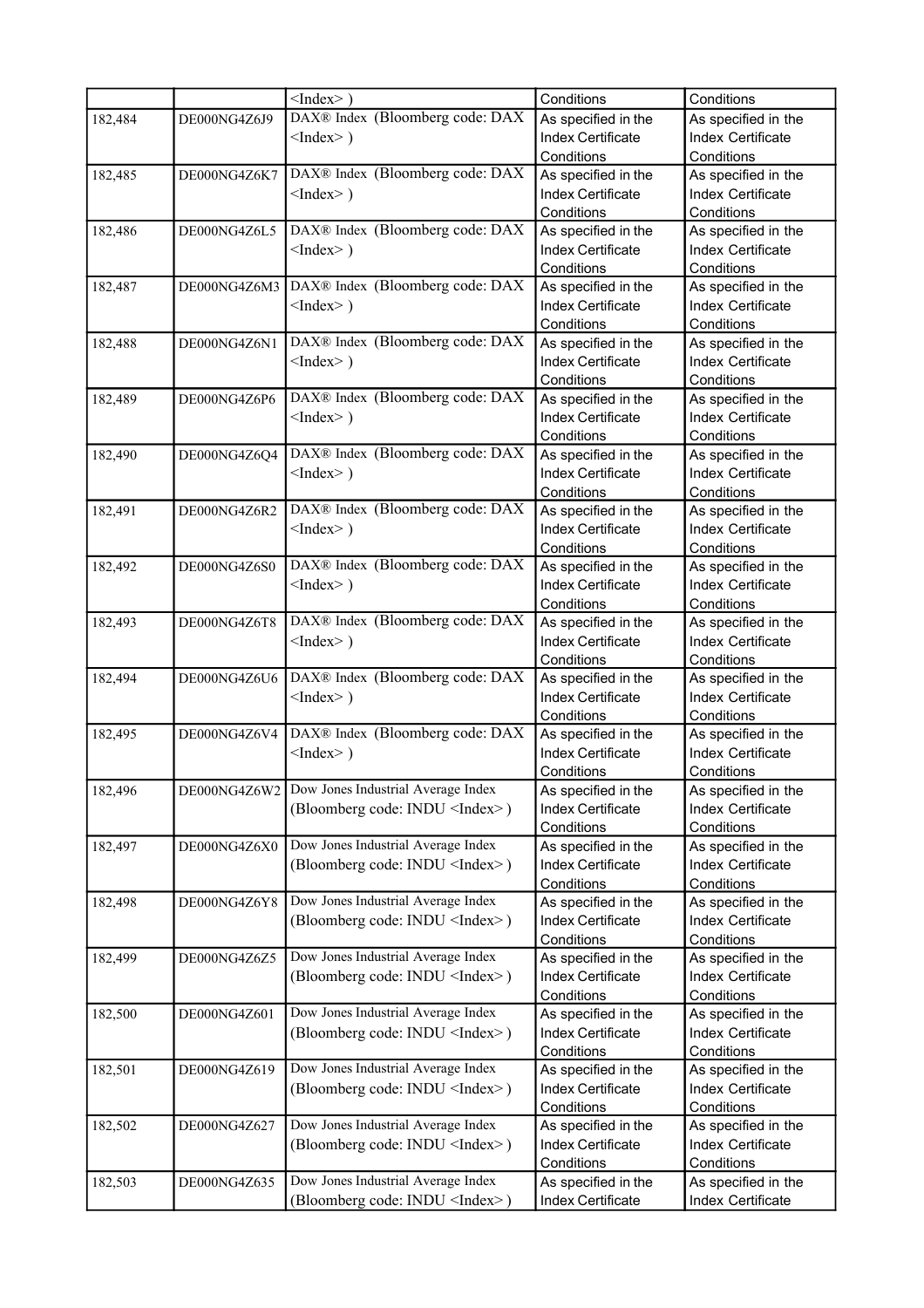|         |              |                                        | Conditions               | Conditions               |
|---------|--------------|----------------------------------------|--------------------------|--------------------------|
| 182,504 | DE000NG4Z643 | Dow Jones Industrial Average Index     | As specified in the      | As specified in the      |
|         |              | (Bloomberg code: INDU <index>)</index> | <b>Index Certificate</b> | Index Certificate        |
|         |              |                                        | Conditions               | Conditions               |
| 182,505 | DE000NG4Z650 | Dow Jones Industrial Average Index     | As specified in the      | As specified in the      |
|         |              | (Bloomberg code: INDU <index>)</index> | <b>Index Certificate</b> | Index Certificate        |
|         |              |                                        | Conditions               | Conditions               |
| 182,506 | DE000NG4Z668 | Dow Jones Industrial Average Index     | As specified in the      | As specified in the      |
|         |              | (Bloomberg code: INDU <index>)</index> | Index Certificate        | <b>Index Certificate</b> |
|         |              |                                        | Conditions               | Conditions               |
| 182,507 | DE000NG4Z676 | Dow Jones Industrial Average Index     | As specified in the      | As specified in the      |
|         |              | (Bloomberg code: INDU <index>)</index> | Index Certificate        | <b>Index Certificate</b> |
|         |              |                                        | Conditions               | Conditions               |
| 182,508 | DE000NG4Z684 | Dow Jones Industrial Average Index     | As specified in the      | As specified in the      |
|         |              | (Bloomberg code: INDU <index>)</index> | Index Certificate        | <b>Index Certificate</b> |
|         |              |                                        | Conditions               | Conditions               |
| 182,509 | DE000NG4Z692 | Dow Jones Industrial Average Index     | As specified in the      | As specified in the      |
|         |              | (Bloomberg code: INDU <index>)</index> | Index Certificate        | <b>Index Certificate</b> |
|         |              |                                        | Conditions               | Conditions               |
| 182,510 | DE000NG4Z7A6 | Dow Jones Industrial Average Index     | As specified in the      | As specified in the      |
|         |              | (Bloomberg code: INDU <index>)</index> | <b>Index Certificate</b> | <b>Index Certificate</b> |
|         |              |                                        | Conditions               | Conditions               |
| 182,511 | DE000NG4Z7B4 | Dow Jones Industrial Average Index     | As specified in the      | As specified in the      |
|         |              | (Bloomberg code: INDU <index>)</index> | <b>Index Certificate</b> | <b>Index Certificate</b> |
|         |              |                                        | Conditions               | Conditions               |
| 182,512 | DE000NG4Z7C2 | Dow Jones Industrial Average Index     | As specified in the      | As specified in the      |
|         |              | (Bloomberg code: INDU <index>)</index> | <b>Index Certificate</b> | <b>Index Certificate</b> |
|         |              |                                        | Conditions               | Conditions               |
| 182,513 | DE000NG4Z7D0 | Dow Jones Industrial Average Index     | As specified in the      | As specified in the      |
|         |              | (Bloomberg code: INDU <index>)</index> | <b>Index Certificate</b> | <b>Index Certificate</b> |
|         |              |                                        | Conditions               | Conditions               |
| 182,514 | DE000NG4Z7E8 | Dow Jones Industrial Average Index     | As specified in the      | As specified in the      |
|         |              | (Bloomberg code: INDU <index>)</index> | Index Certificate        | <b>Index Certificate</b> |
|         |              |                                        | Conditions               | Conditions               |
| 182,515 | DE000NG4Z7F5 | Dow Jones Industrial Average Index     | As specified in the      | As specified in the      |
|         |              | (Bloomberg code: INDU <index>)</index> | <b>Index Certificate</b> | <b>Index Certificate</b> |
|         |              |                                        | Conditions               | Conditions               |
| 182,516 | DE000NG4Z7G3 | Dow Jones Industrial Average Index     | As specified in the      | As specified in the      |
|         |              | (Bloomberg code: INDU <index>)</index> | Index Certificate        | Index Certificate        |
|         |              |                                        | Conditions               | Conditions               |
| 182,517 | DE000NG4Z7H1 | Dow Jones Industrial Average Index     | As specified in the      | As specified in the      |
|         |              | (Bloomberg code: INDU <index>)</index> | Index Certificate        | Index Certificate        |
|         |              |                                        | Conditions               | Conditions               |
| 182,518 | DE000NG4Z7J7 | Dow Jones Industrial Average Index     | As specified in the      | As specified in the      |
|         |              | (Bloomberg code: INDU <index>)</index> | Index Certificate        | Index Certificate        |
|         |              |                                        | Conditions               | Conditions               |
| 182,519 | DE000NG4Z7K5 | Dow Jones Industrial Average Index     | As specified in the      | As specified in the      |
|         |              | (Bloomberg code: INDU <index>)</index> | Index Certificate        | Index Certificate        |
|         |              |                                        | Conditions               | Conditions               |
| 182,520 | DE000NG4Z7L3 | Dow Jones Industrial Average Index     | As specified in the      | As specified in the      |
|         |              | (Bloomberg code: INDU <index>)</index> | Index Certificate        | Index Certificate        |
|         |              |                                        | Conditions               | Conditions               |
| 182,521 | DE000NG4Z7M1 | Dow Jones Industrial Average Index     | As specified in the      | As specified in the      |
|         |              | (Bloomberg code: INDU <index>)</index> | Index Certificate        | Index Certificate        |
|         |              |                                        | Conditions               | Conditions               |
| 182,522 | DE000NG4Z7N9 | Dow Jones Industrial Average Index     | As specified in the      | As specified in the      |
|         |              | (Bloomberg code: INDU <index>)</index> | Index Certificate        | Index Certificate        |
|         |              |                                        | Conditions               | Conditions               |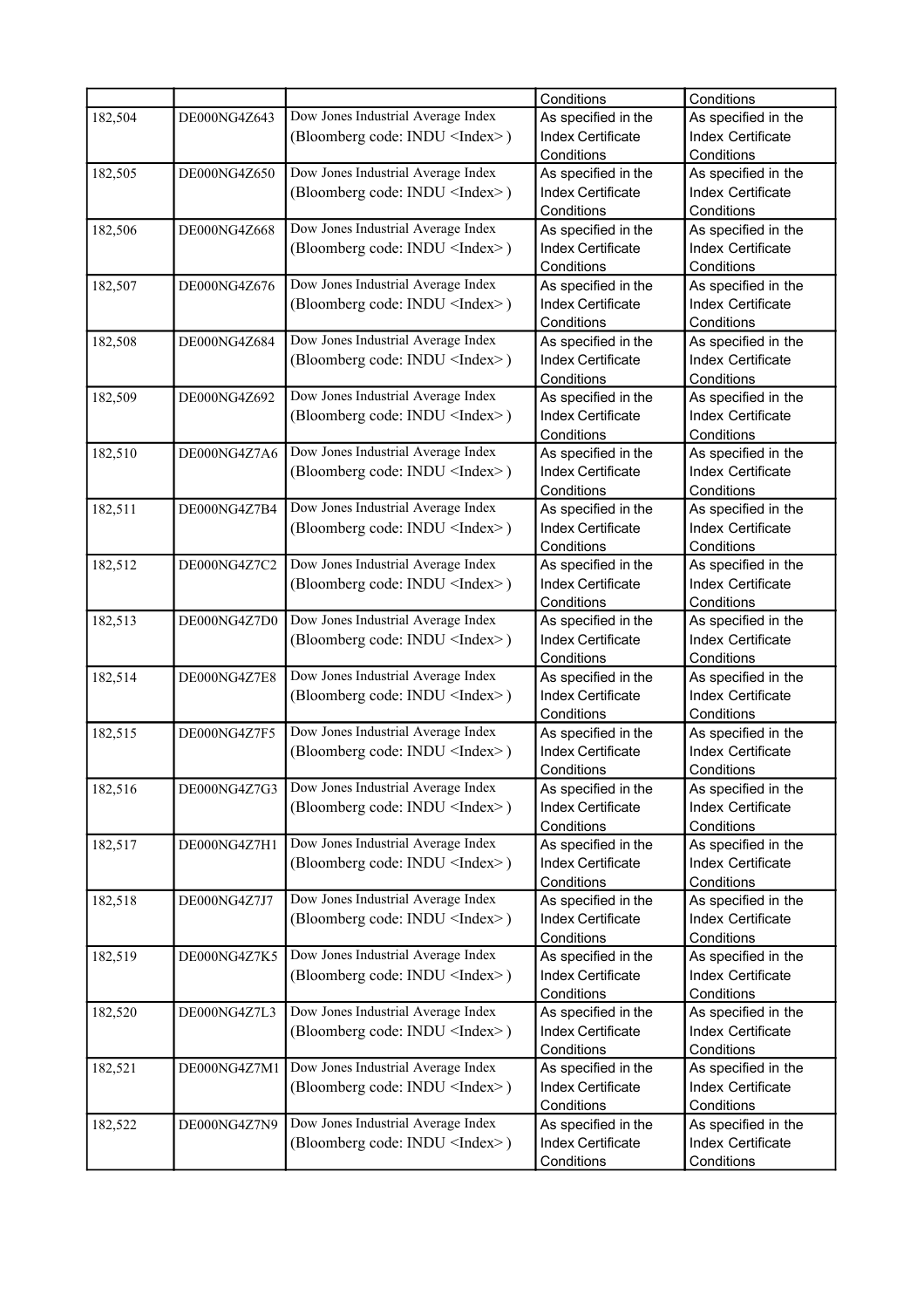| 25 | <b>Share Certificate Provisions</b>           | Not Applicable |
|----|-----------------------------------------------|----------------|
|    |                                               |                |
| 26 | <b>Currency Certificate Provisions</b>        | Not Applicable |
|    |                                               |                |
| 27 | <b>Commodity Certificate Provisions</b>       | Not Applicable |
|    |                                               |                |
| 28 | <b>Fund Certificate Provisions</b>            | Not Applicable |
|    |                                               |                |
| 29 | <b>Government Bond Certificate Provisions</b> | Not Applicable |
|    |                                               |                |
| 30 | <b>Other Bond Certificate Provisions</b>      | Not Applicable |
|    |                                               |                |
| 31 | <b>Index Futures Certificate Provisions</b>   | Not Applicable |

Signed on behalf of the Issuer:

By: ..........................................................................

*Duly authorised*

By: ..........................................................................

*Duly authorised*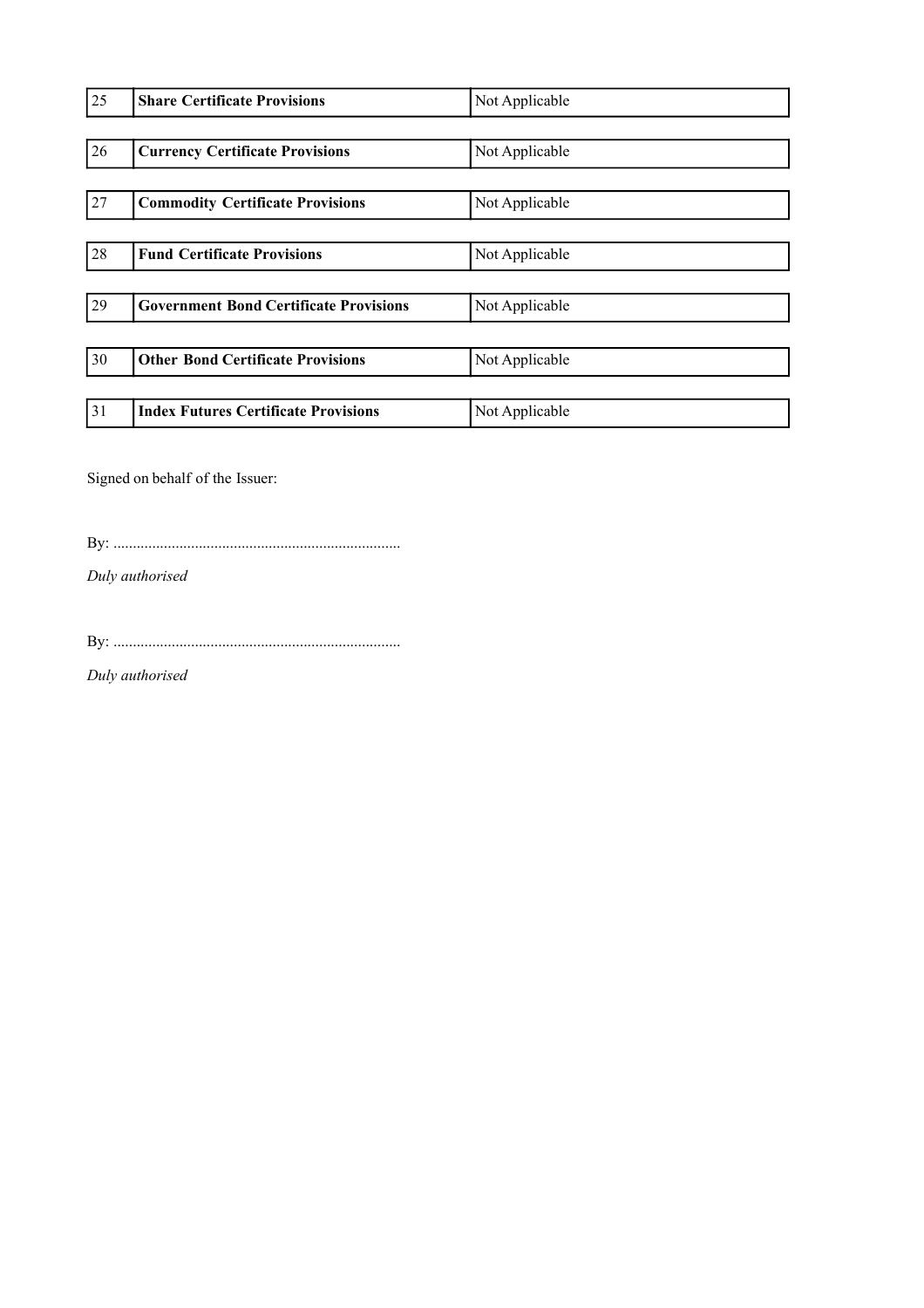#### **PART B – OTHER INFORMATION**

#### **1 LISTING**

|       | Listing:              | The Freiverkehr section of the Frankfurt Stock Exchange    |
|-------|-----------------------|------------------------------------------------------------|
| (iii) | Admission to trading: | Application is expected to be made by the Issuer (or on    |
|       |                       | its behalf) for the Certificates to be admitted to trading |

on The Freiverkehr section of the Frankfurt Stock

| (iii) Estimate of total expenses related to admission to EUR 500 |  |
|------------------------------------------------------------------|--|
| trading:                                                         |  |

Exchange

#### **2 RATINGS**

| Ratings:<br>The<br>Certificates to be issued<br>vull not be rated |  |  |
|-------------------------------------------------------------------|--|--|
|-------------------------------------------------------------------|--|--|

### **3 INTERESTS OF NATURAL AND LEGAL PERSONS INVOLVED IN THE ISSUE**

Save for any fees payable to the Dealers, so far as the Issuer is aware, no person involved in the offer of the Certificates has an interest material to the offer. The Dealers and their affiliates have engaged, and may in the future engage, in investment banking and/or commercial banking transactions with, and may perform other services for, the Issuer and its affiliates in the ordinary course of business.

### **4 REASONS FOR THE OFFER, ESTIMATED NET PROCEEDS AND TOTAL EXPENSES**

| $(i)$ Reasons for the offer   | See "Use of Proceeds" wording in Base Prospectus                                                                                    |
|-------------------------------|-------------------------------------------------------------------------------------------------------------------------------------|
| (ii) Estimated total expenses | The terms of the Public Offer do not provide for any<br>expenses and/or taxes to be charged to any purchaser<br>of the Certificates |

### **5 INFORMATION CONCERNING THE UNDERLYING**

| <b>Underlying</b>                     | Information on the underlying can be obtained from the below                                                                                                                                                                                                                                                                                                                                                                                     |
|---------------------------------------|--------------------------------------------------------------------------------------------------------------------------------------------------------------------------------------------------------------------------------------------------------------------------------------------------------------------------------------------------------------------------------------------------------------------------------------------------|
|                                       | specified source.                                                                                                                                                                                                                                                                                                                                                                                                                                |
| Dow Jones Industrial Average<br>Index | The return on the Certificates is linked to the performance of the<br>underlying Index. The price of the Index may go down as well as up<br>throughout the life of the Certificates. Fluctuations in the price of the<br>Index will affect the value of the Certificates.<br>Information and details of the past and future performance of the<br>Index and its volatility can be obtained from Bloomberg (Bloomberg<br>$code: INDU \leq Index>$ |
| DAX <sup>®</sup> Index                | The return on the Certificates is linked to the performance of the<br>underlying Index. The price of the Index may go down as well as up<br>throughout the life of the Certificates. Fluctuations in the price of the<br>Index will affect the value of the Certificates.<br>Information and details of the past and future performance of the                                                                                                   |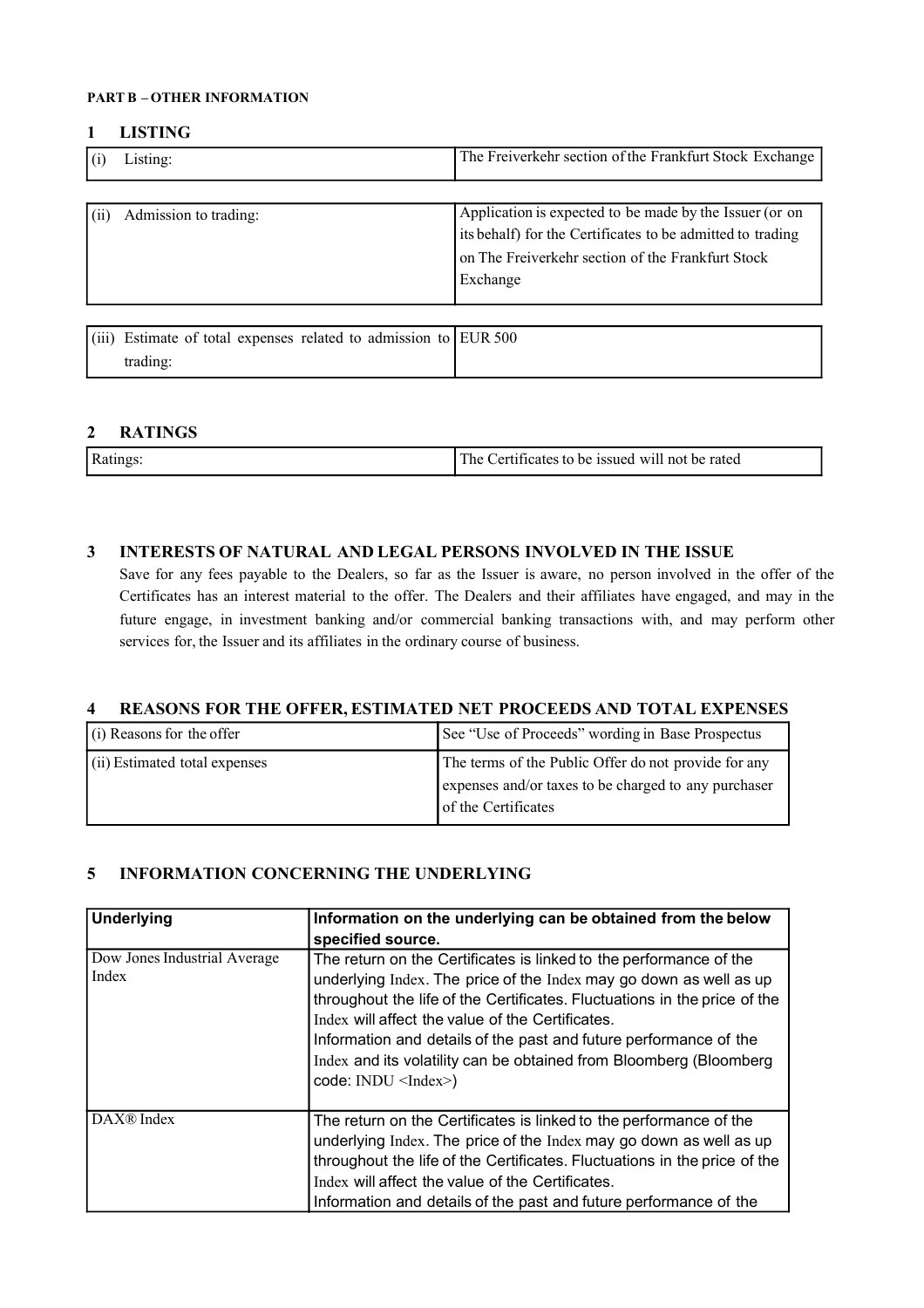| Index and its volatility can be obtained from Bloomberg (Bloomberg) |
|---------------------------------------------------------------------|
| $ code: DAX < ndex\rangle$                                          |
|                                                                     |

## **6 POST-ISSUANCE INFORMATION**

Post-issuance information will be made available on the website of the Issuer www.ingmarkets.de, www.ingsprinters.nl, www.ingturbo.fr or any succesor website. There is no assurance that the Issuer will continue to provide such information for the life of the Certificates.

## **7 OPERATIONAL INFORMATION**

| (i) ISIN Code       | (ii) Common Code | (iii) Other relevant code |
|---------------------|------------------|---------------------------|
| DE000NG4Z569        | Not Applicable   | <b>NG4Z56</b>             |
| DE000NG4Z577        | Not Applicable   | <b>NG4Z57</b>             |
| DE000NG4Z585        | Not Applicable   | <b>NG4Z58</b>             |
| <b>DE000NG4Z593</b> | Not Applicable   | <b>NG4Z59</b>             |
| DE000NG4Z6A8        | Not Applicable   | NG4Z6A                    |
| DE000NG4Z6B6        | Not Applicable   | NG4Z6B                    |
| DE000NG4Z6C4        | Not Applicable   | NG4Z6C                    |
| DE000NG4Z6D2        | Not Applicable   | NG4Z6D                    |
| DE000NG4Z6E0        | Not Applicable   | NG4Z6E                    |
| DE000NG4Z6F7        | Not Applicable   | NG4Z6F                    |
| DE000NG4Z6G5        | Not Applicable   | NG4Z6G                    |
| DE000NG4Z6H3        | Not Applicable   | NG4Z6H                    |
| DE000NG4Z6J9        | Not Applicable   | NG4Z6J                    |
| DE000NG4Z6K7        | Not Applicable   | NG4Z6K                    |
| DE000NG4Z6L5        | Not Applicable   | NG4Z6L                    |
| DE000NG4Z6M3        | Not Applicable   | NG4Z6M                    |
| DE000NG4Z6N1        | Not Applicable   | NG4Z6N                    |
| DE000NG4Z6P6        | Not Applicable   | NG4Z6P                    |
| DE000NG4Z6Q4        | Not Applicable   | NG4Z6Q                    |
| DE000NG4Z6R2        | Not Applicable   | NG4Z6R                    |
| DE000NG4Z6S0        | Not Applicable   | NG4Z6S                    |
| DE000NG4Z6T8        | Not Applicable   | NG4Z6T                    |
| DE000NG4Z6U6        | Not Applicable   | NG4Z6U                    |
| DE000NG4Z6V4        | Not Applicable   | NG4Z6V                    |
| DE000NG4Z6W2        | Not Applicable   | NG4Z6W                    |
| DE000NG4Z6X0        | Not Applicable   | NG4Z6X                    |
| DE000NG4Z6Y8        | Not Applicable   | NG4Z6Y                    |
| DE000NG4Z6Z5        | Not Applicable   | NG4Z6Z                    |
| DE000NG4Z601        | Not Applicable   | <b>NG4Z60</b>             |
| DE000NG4Z619        | Not Applicable   | <b>NG4Z61</b>             |
| DE000NG4Z627        | Not Applicable   | <b>NG4Z62</b>             |
| DE000NG4Z635        | Not Applicable   | <b>NG4Z63</b>             |
| DE000NG4Z643        | Not Applicable   | <b>NG4Z64</b>             |
| DE000NG4Z650        | Not Applicable   | <b>NG4Z65</b>             |
| DE000NG4Z668        | Not Applicable   | <b>NG4Z66</b>             |
| DE000NG4Z676        | Not Applicable   | <b>NG4Z67</b>             |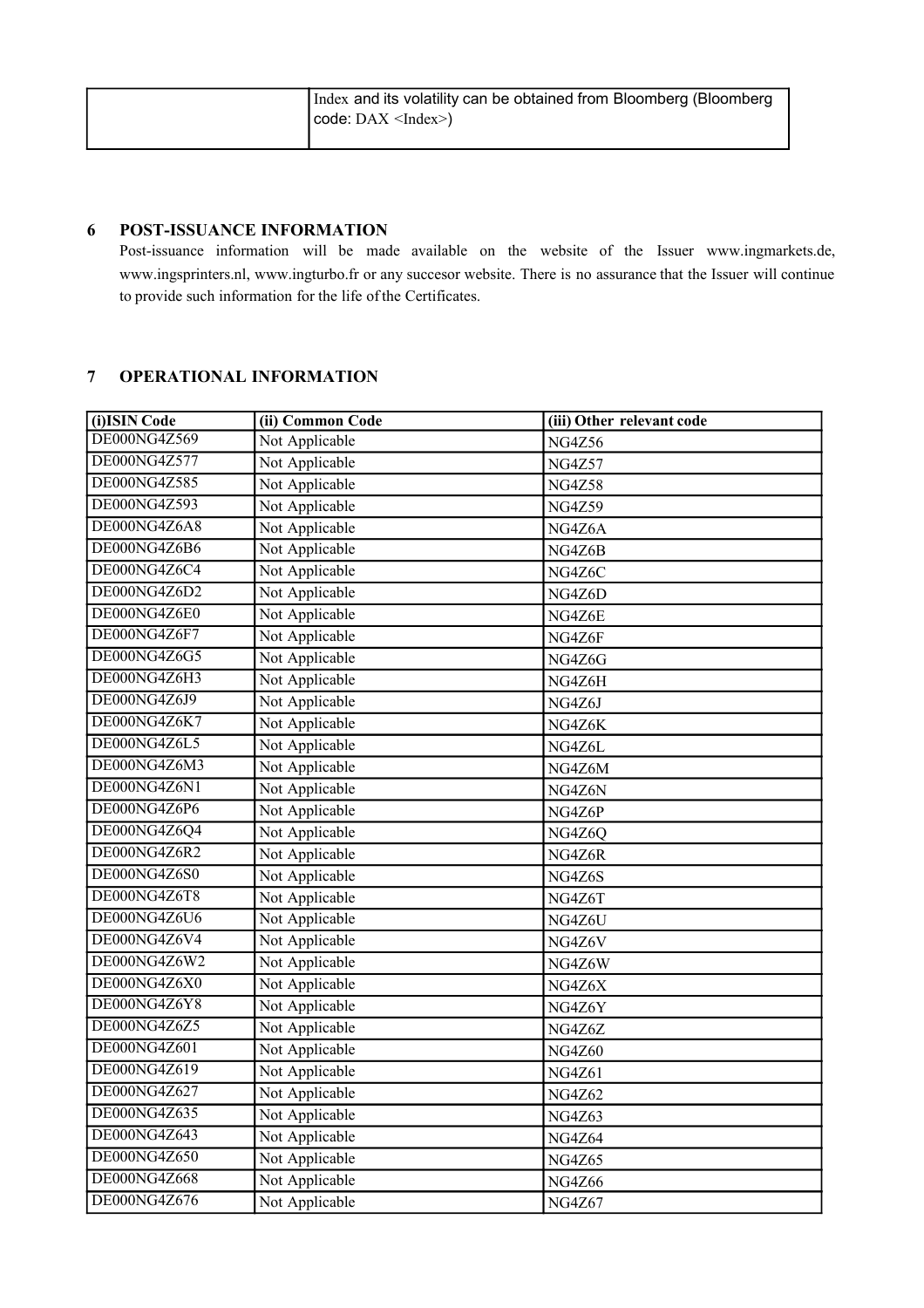| DE000NG4Z684 | Not Applicable | <b>NG4Z68</b> |  |
|--------------|----------------|---------------|--|
| DE000NG4Z692 | Not Applicable | <b>NG4Z69</b> |  |
| DE000NG4Z7A6 | Not Applicable | NG4Z7A        |  |
| DE000NG4Z7B4 | Not Applicable | NG4Z7B        |  |
| DE000NG4Z7C2 | Not Applicable | NG4Z7C        |  |
| DE000NG4Z7D0 | Not Applicable | NG4Z7D        |  |
| DE000NG4Z7E8 | Not Applicable | NG4Z7E        |  |
| DE000NG4Z7F5 | Not Applicable | NG4Z7F        |  |
| DE000NG4Z7G3 | Not Applicable | NG4Z7G        |  |
| DE000NG4Z7H1 | Not Applicable | NG4Z7H        |  |
| DE000NG4Z7J7 | Not Applicable | NG4Z7J        |  |
| DE000NG4Z7K5 | Not Applicable | NG4Z7K        |  |
| DE000NG4Z7L3 | Not Applicable | NG4Z7L        |  |
| DE000NG4Z7M1 | Not Applicable | NG4Z7M        |  |
| DE000NG4Z7N9 | Not Applicable | NG4Z7N        |  |

**(iv) Name of the Principal Certificate Agent** ING Bank N.V.

## **8 DISTRIBUTION**

| (i)  | Details of any clearing system other than Euroclear   Clearstream Banking AG, Eschborn<br>Netherlands: |                                                                                                                                                                                                                                                                                        |
|------|--------------------------------------------------------------------------------------------------------|----------------------------------------------------------------------------------------------------------------------------------------------------------------------------------------------------------------------------------------------------------------------------------------|
|      | (a) details of the appropriate clearing code/number:                                                   | Not Applicable                                                                                                                                                                                                                                                                         |
|      | (b) further details regarding the form of Certificates                                                 | European Certificates                                                                                                                                                                                                                                                                  |
| (ii) | Non-exempt offer:                                                                                      | An offer of Certificates may be made by the Issuer other<br>than pursuant to Article $3(2)$ of the Prospectus<br>Regulation in Germany, France, the Netherlands,<br>Belgium, Spain and Italy (each a "Public Offer<br>Jurisdiction" and together the "Public Offer<br>Jurisdictions"). |
|      | (iii) Prohibition of Sales to EEA Retail Investors:                                                    | Not Applicable                                                                                                                                                                                                                                                                         |
|      | (iv) Prohibition of Sales to UK Retail Investors:                                                      | Not Applicable                                                                                                                                                                                                                                                                         |
|      | (v) Prohibition of Sales to Belgian Consumers:                                                         | Not Applicable                                                                                                                                                                                                                                                                         |

## **9 GENERAL**

| Conditions to which the offer is subject: | There is no subscription period and the offer of         |
|-------------------------------------------|----------------------------------------------------------|
|                                           | Certificates is not subject to any conditions imposed by |
|                                           | the Issuer.                                              |